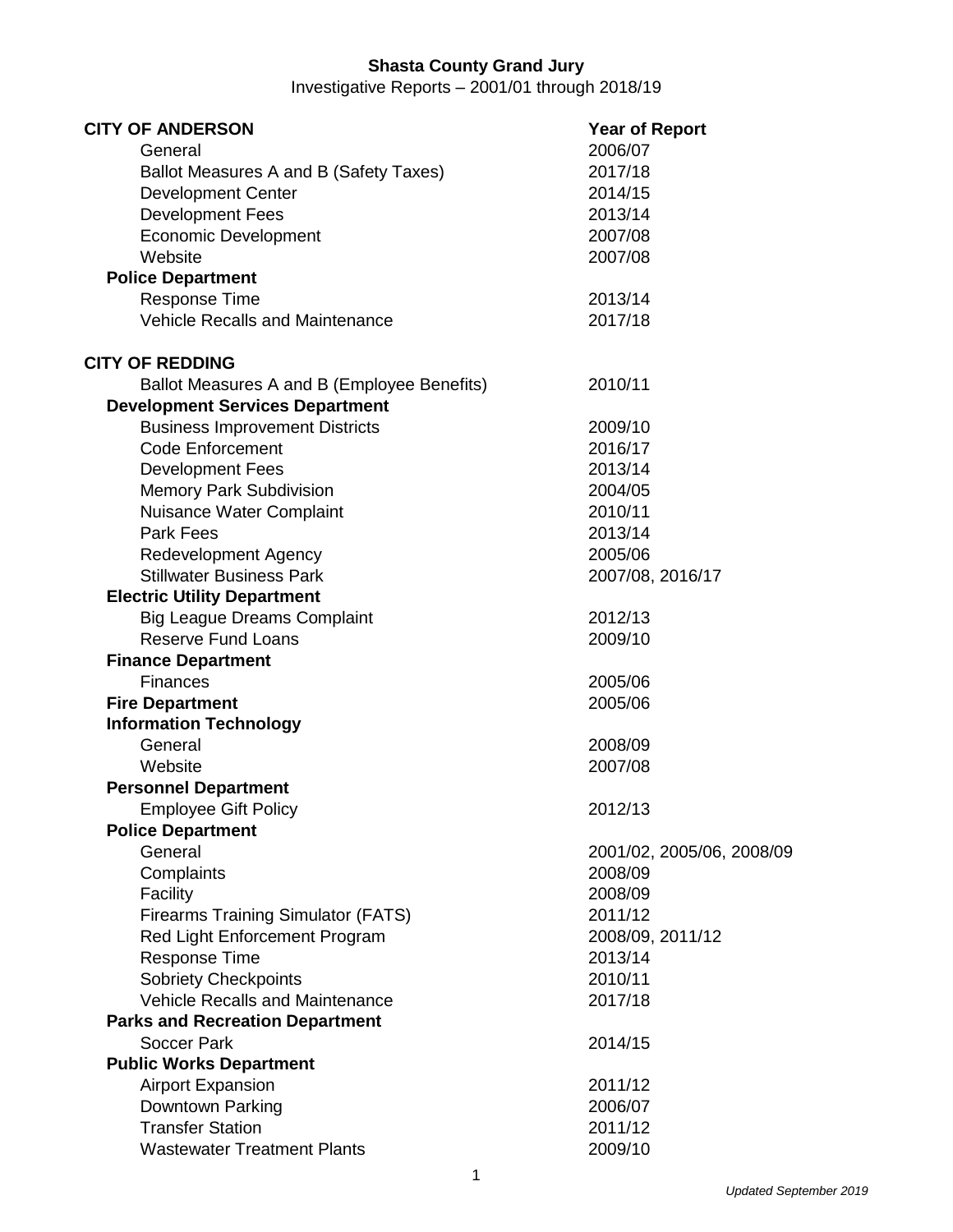| <b>CITY OF SHASTA LAKE</b>                       | <b>Year of Report</b>              |
|--------------------------------------------------|------------------------------------|
| Ballot Measure A (Cannabis Legalization)         | 2017/18                            |
| <b>Development Fees</b>                          | 2013/14                            |
| <b>Economic Development</b>                      | 2007/08                            |
| Website                                          | 2007/08                            |
| <b>COUNTY OF SHASTA</b>                          |                                    |
| <b>Longevity Stipends</b>                        | 2015/16                            |
| <b>Tobacco Settlement Grants</b>                 | 2006/07                            |
| Website                                          | 2007/08                            |
| <b>Agriculture/Weights and Measures</b>          | 2008/09                            |
| <b>Assessor/Recorder's Office</b>                | 2005/06, 2008/09                   |
| <b>Auditor/Controller's Office</b>               |                                    |
| General                                          | 2001/02                            |
| Audit and Management Report                      | 2008/09                            |
| <b>Employee Orientation and Training</b>         | 2000/01                            |
| <b>Fraud Hotline</b>                             | 2015/16                            |
| <b>Joint Audit Committee</b>                     | 2015/16, 2016/17                   |
| <b>Retired Senior Volunteer Program</b>          | 2002/03                            |
| <b>County Clerk's Office</b>                     |                                    |
| <b>Primary Election Process</b>                  | 2007/08                            |
| <b>Registrar of Voters</b>                       | 2000/01, 2003/04                   |
| <b>Fire Department</b>                           | 2006/07, 2011/12, 2013/14          |
| <b>Environmental Health</b>                      | 2009/10                            |
| <b>Health and Human Services Agency</b>          |                                    |
| General                                          | 2014/15                            |
| <b>Adult Services</b>                            | 2008/09                            |
| <b>Children's Services</b>                       | 2014/15                            |
| <b>Crisis Services</b>                           | 2015/16                            |
| <b>Mental Health</b>                             | 2001/02, 2004/05, 2007/08, 2014/15 |
| <b>Public Guardianship</b>                       | 2002/03                            |
| <b>Support Services</b>                          | 2008/09                            |
| <b>Planning Division</b>                         | 2007/08, 2013/14                   |
| <b>Probation</b>                                 |                                    |
| Addicted Offender Court Supervision Program      | 2005/06                            |
| <b>Community Corrections Partnership (AB109)</b> | 2011/12, 2017/18                   |
| Juvenile Assessment Center                       | 2000/01                            |
| <b>Juvenile Hall</b>                             | Annually                           |
| Positive Achievement Change Tool (PACT)          | 2008/09                            |
| <b>Public Health</b>                             |                                    |
| <b>Small Pox Vaccination Program</b>             | 2002/03                            |
| <b>Water Fluoridation Ballot Measure</b>         | 2003/04                            |
| <b>Public Works</b>                              |                                    |
| General                                          | 2006/07                            |
| <b>County Service Areas</b>                      | 2006/07, 2016/17                   |
| Fall River Mills and Shingletown Airports        | 2000/01                            |
| Vehicle Recalls, Maintenance and Use             | 2004/05, 2017/18                   |
| <b>Water Agency</b>                              | 2015/16                            |
| <b>Sheriff-Coroner's Office</b>                  |                                    |
| <b>Animal Regulation Unit</b>                    | 2016/17                            |
| <b>Animal Shelter</b>                            | 2004/05, 2006/07, 2009/10          |
| <b>Autopsy Report</b>                            | 2013/14                            |
|                                                  |                                    |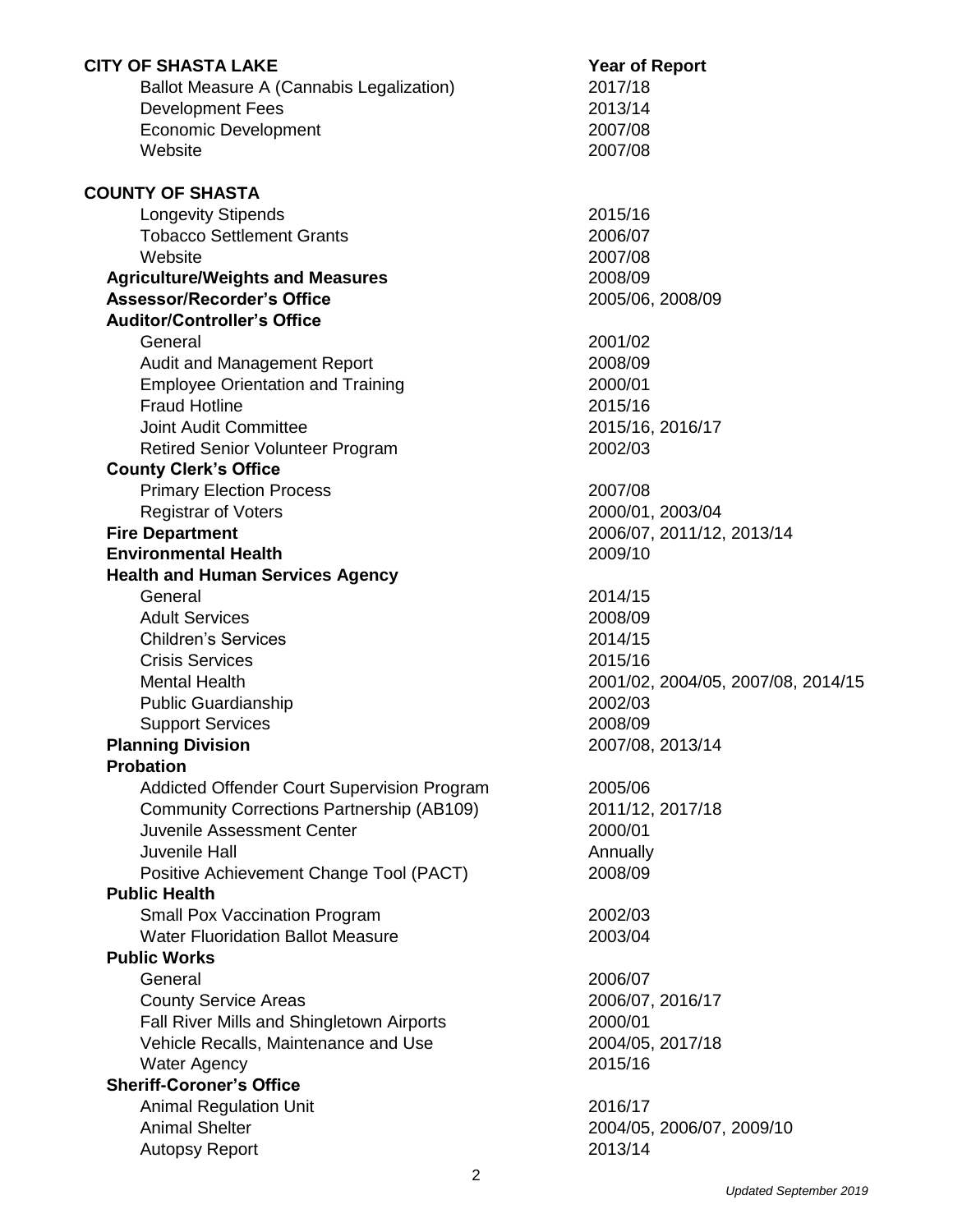| <b>COUNTY OF SHASTA (CONTINUED)</b>                  | <b>Year of Report</b>              |
|------------------------------------------------------|------------------------------------|
| <b>Boating Safety</b>                                | 2007/08                            |
| <b>Budget</b>                                        | 2009/10                            |
| Coroner's Office                                     | 2010/11, 2011/12, 2015/16          |
| Crystal Creek Regional Boys' Camp                    | Annually to closing in 2008        |
| <b>Detention Annex</b>                               | Annually to closing in 2004        |
| <b>Employee Theft</b>                                | 2009/10                            |
| <b>Firearms Confiscation</b>                         | 2008/09                            |
| <b>Firearms Training Simulator (FATS)</b>            | 2011/12                            |
| <b>GPS Ankle Bracelets</b>                           | 2013/14, 2016/17                   |
| Jail                                                 | Annually                           |
| Jail - Cell Searches                                 | 2010/11                            |
| Jail - Female Inmates                                | 2011/12                            |
| Jail - Funding and Capacity                          | 2017/18                            |
| Jail - Hiring Process                                | 2012/13                            |
| Jail - Inmate Welfare Fund                           | 2006/07                            |
| Jail - Medical Services                              | 2018/19                            |
| <b>Mental Illness Training</b>                       | 2004/05                            |
| <b>Missing Person Complaint</b>                      | 2011/12                            |
| <b>Patrol Division</b>                               | 2005/06                            |
| <b>Property/Evidence Facility</b>                    | 2008/09                            |
| <b>Trust Accounts</b>                                | 2015/16                            |
| <b>Work Release Facility</b>                         | 2006/07, 2007/08                   |
| Work Release Program                                 | 2002/03, 2005/06, 2007/08          |
| <b>Vehicle Recalls and Maintenance</b>               | 2017/18                            |
| <b>Treasurer/Tax Collector's Office</b>              |                                    |
| <b>Use Permits</b>                                   | 2004/05                            |
| <b>Vehicle Use</b>                                   | 2004/05                            |
| <b>Veteran's Services Office</b>                     | 2015/16                            |
| <b>SPECIAL DISTRICTS</b>                             |                                    |
| General                                              | 2007/08                            |
| <b>Anderson Fire Protection District</b>             | 2009/10                            |
| Anderson-Cottonwood Irrigation District              | 2004/05                            |
| <b>Board Management</b>                              | 2009/10                            |
| <b>Brown Act Training</b>                            | 2011/12                            |
| <b>Burney Fire Protection District</b>               | 2000/01, 2004/05, 2005/06, 2007/08 |
| <b>Burney Water District</b>                         | 2010/11                            |
| <b>Centerville Community Services District</b>       | 2005/06                            |
| <b>Cottonwood Fire Protection District</b>           | 2004/05                            |
| <b>Credit Card Usage</b>                             | 2003/04                            |
| <b>Fall River Mills Community Services District</b>  | 2003/04                            |
| <b>Mountain Gate Community Services District</b>     | 2008/09, 2010/11, 2011/12          |
| <b>Shasta Community Services District</b>            | 2003/04, 2005/06, 2006/07          |
| Shasta Mosquito and Vector Control District          | 2001/02, 2004/05, 2008/09          |
| <b>Shasta Lake Fire Protection District</b>          | 2002/03, 2016/17                   |
| <b>Shasta Local Area Formation Commission</b>        | 2015/16                            |
| <b>Western Shasta Conservation District</b>          | 2002/03, 2012/13                   |
| <b>Schools and School Districts</b>                  |                                    |
| <b>After School Programs</b>                         | 2014/15                            |
| Anderson Union High School District                  | 2002/03                            |
| Charter Schools in Shasta Union High School District | 2004/05                            |